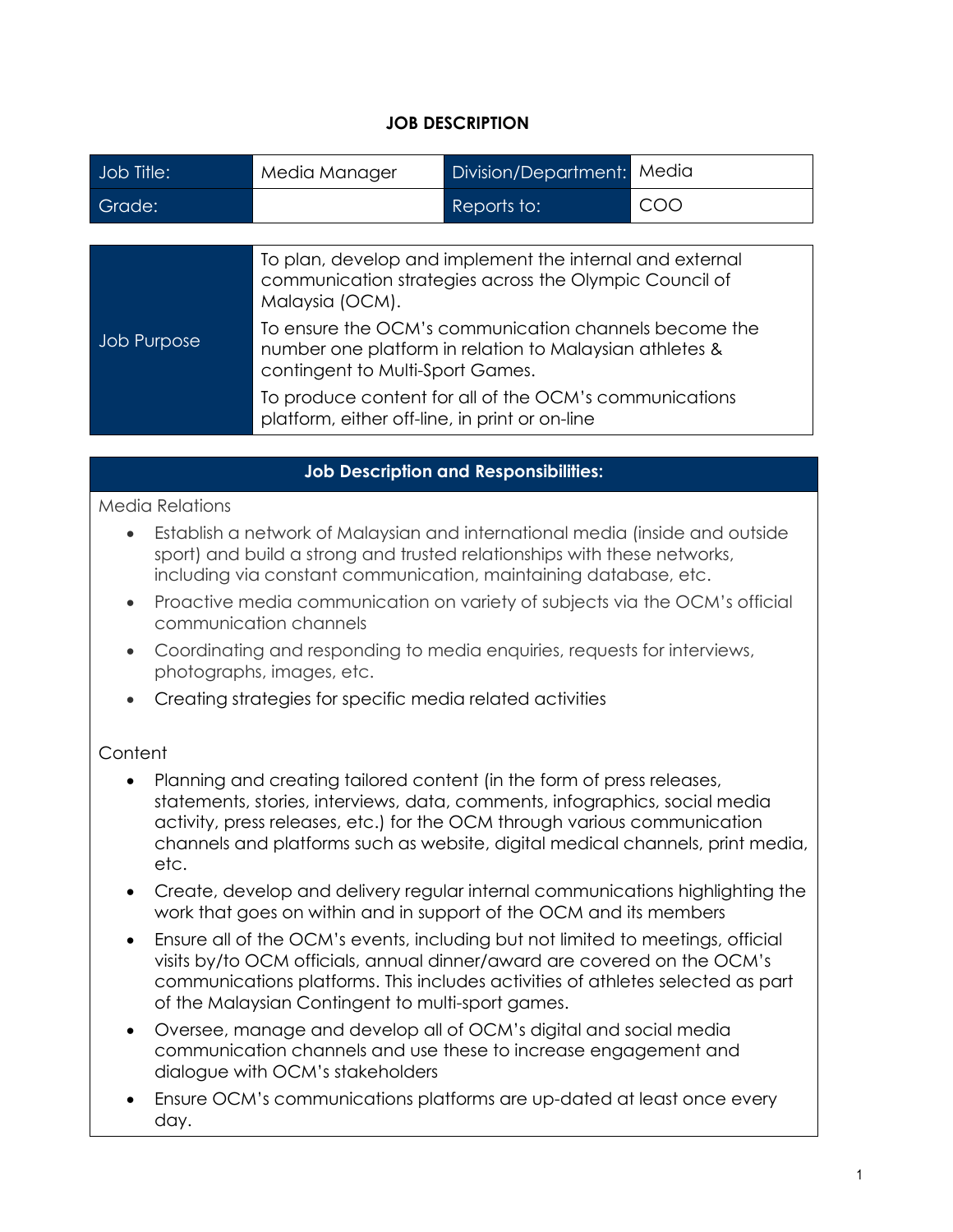- Coordinating with internal departments and external stakeholders to obtain relevant content
- Coordinating with internal (particularly media and marketing departments) and external stakeholders to appoint 3rd party suppliers (photographers, videographers, designers, writers.) where required
- Manage relationships with third party suppliers (photographers, videographers, designers, writers, etc.) who may be involved in the production of content for the OCM.

# Corporate Communications

• Contribute to the planning, writing, coordination and delivery of internal and external publications in terms of content and key messages

## Media Operations

• Manage all press conferences, mixed zone operations, broadcaster's requirements at the OCM's events including sending out invitations to media, ensuring facilities are set up for media activities, and where necessary, emcee the event.

## **Others**

• To undertake any other duties as may reasonably be required in the post.

| <b>Experience Required</b>                                                                                   |                                                                                                                                                                              |  |  |  |
|--------------------------------------------------------------------------------------------------------------|------------------------------------------------------------------------------------------------------------------------------------------------------------------------------|--|--|--|
| <i>*Functional</i><br>Experience<br>(No. Of years,<br>Specialized Field if<br>any)                           | At least 5 years of experience in communications<br>(organization, agency or as a media representative) or<br>journalism (organization, agency or as a media representative) |  |  |  |
|                                                                                                              | Track record of developing, producing and delivering content<br>including but not limited to articles for press releases, website,<br>and social media channels              |  |  |  |
| Leadership /<br>Supervisory                                                                                  |                                                                                                                                                                              |  |  |  |
| (No. Of years,<br>Specialized Field if                                                                       |                                                                                                                                                                              |  |  |  |
| any, as a Manager)                                                                                           |                                                                                                                                                                              |  |  |  |
| <b>Education and Qualifications Required</b>                                                                 |                                                                                                                                                                              |  |  |  |
| Relevant bachelor's degree                                                                                   |                                                                                                                                                                              |  |  |  |
| Any Additional Requirements (Language skills, Computer Skills)                                               |                                                                                                                                                                              |  |  |  |
| Fluent spoken Bahasa Malaysia and English, and excellent English writing skills                              |                                                                                                                                                                              |  |  |  |
| Comprehensive knowledge of all communication outlets, including social media, TV,<br>radio and written press |                                                                                                                                                                              |  |  |  |
| Extensive interest in sports and current affairs                                                             |                                                                                                                                                                              |  |  |  |
| High competency in Microsoft Office and all digital media platforms                                          |                                                                                                                                                                              |  |  |  |